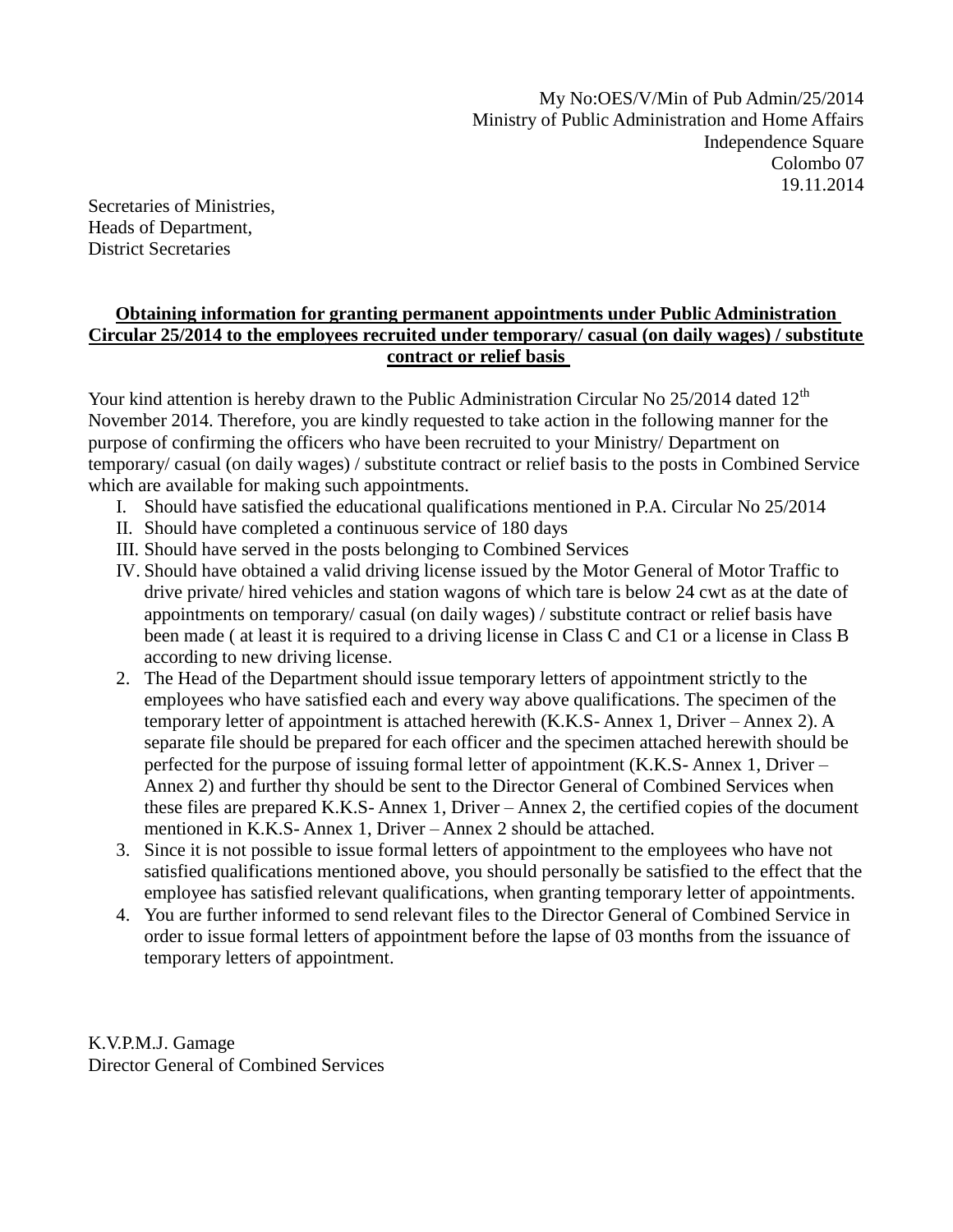#### Temporary Letters of Appointment

My No:- …........................... Ministry/ Department Colombo …. 2014

| through |  |
|---------|--|
|         |  |

N.I.C. No :- ….........................................................

## **Appointment to a Post in Grade III of Office Employees Service**

You are hereby appointed to a post of …............................... Grade III of Office Employees Service with effect from …..................... as per P.A. Circular No 25/2014.

- 2. This shall be considered as a temporary letter of appointment. A formal letter of appointment will be issued by the Director General of Combined Services in due course if prescribed qualifications have been satisfied. Otherwise action will be taken to cancel this appointment.
- 3. You will be subjected to the provisions of the Establishments Code, Financial Regulaions, Departmental Orders and any other regulations and Orders issued from time to time by the government.
- 4. The monthly salary scale entitled to this post is Rs. 11730- 10X120-10X130-10X145- 12X160- 17,600/- . Salaries will be paid in terms of the provisions of Public Administration Circular No 06/2006 dated 25.04.2006. You are required to pass the Efficiency Bar Examination prescribed for the Grade III of Office Employees Service within 03 years from the date of appointment.
- 5. You should acknowledge the receipt of this letter and inform within two weeks whether you accept this appointment under the conditions mentioned above. This appointment is liable to be canceled if you fail to report for duty without any reasonable ground.

…............................................................ Head of the Ministry/ Department Signature:- Seal :-

Copy:- Director General of Combined Services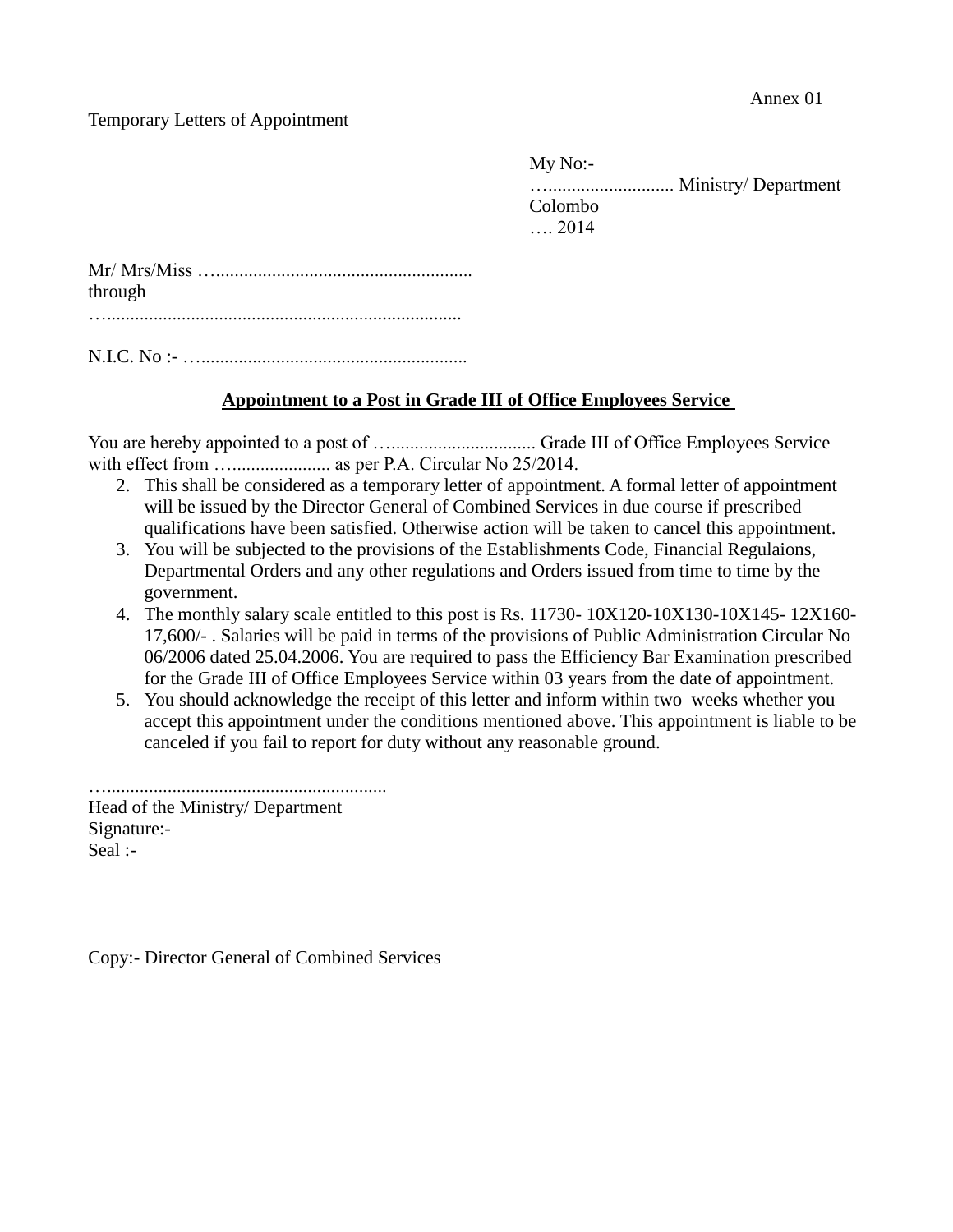#### Temporary Letters of Appointment

My No:- …........................... Ministry/ Department Colombo …. 2014

| through |  |  |
|---------|--|--|
|         |  |  |
|         |  |  |
|         |  |  |

## **Appointment to a Post in Grade III of Drivers' Service**

You are hereby appointed to a post of …............................... Grade III of Office Employees Service with effect from …..................... as per P.A. Circular No 25/2014. 2. This shall be considered as a temporary letter of appointment. A formal letter of appointment will be issued by the Director General of Combined Services in due course if prescribed qualifications have been satisfied. Otherwise action will be taken to cancel this appointment. 3. You will be subjected to the provisions of the Establishments Code, Financial Regulations, Departmental Orders and any other regulations and Orders issued from time to time by the government. 4. The monthly salary scale entitled to this post is Rs. 12470- 10X130-10X145-10X160- 12X170- 18,860/- . Salaries will be paid in terms of the provisions of Public Administration Circular No 06/2006 dated 25.04.2006. First efficiency Bar Examination is before reaching Rs.12,860/- 5. You should acknowledge the receipt of this letter and inform within two weeks whether you accept this appointment under the conditions mentioned above.

…............................................................

Head of the Ministry/ Department Signature:- Seal :-

Copy:- Director General of Combined Services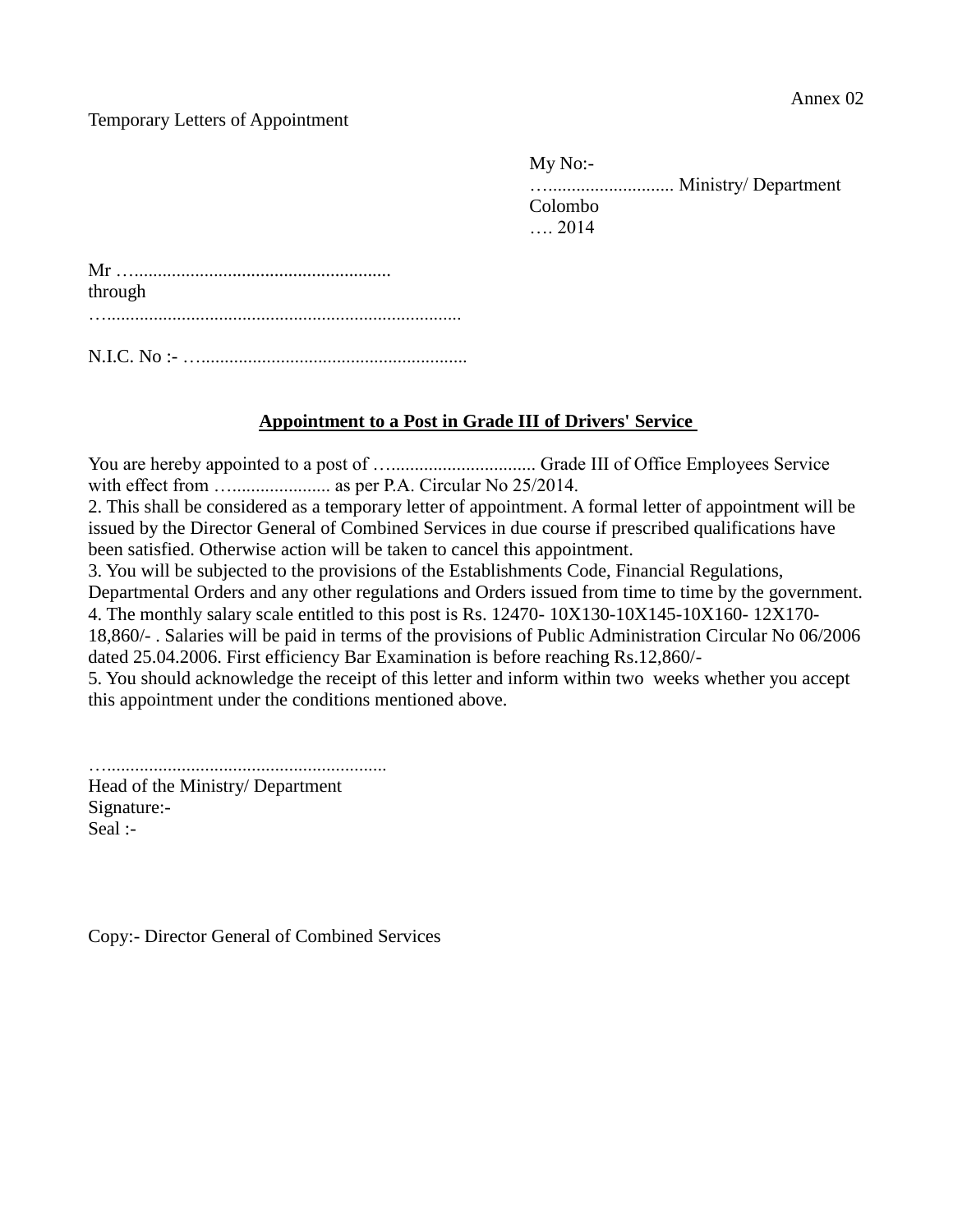Annex 03

# **Obtaining information for granting permanent appointments under Public Administration Circular 25/2014 to the employees recruited under temporary/ casual (on daily wages) / substitute contract or relief basis**

| 2. A certified copy of the National Identity Card                                                                                |
|----------------------------------------------------------------------------------------------------------------------------------|
| 3. The certified copy of the letter of recruitment on temporary/casual (on daily wages) / substitute<br>contract or relief basis |
|                                                                                                                                  |
| 4. By whom the appointment has been granted?                                                                                     |
| 5. Certified copy of the History Sheet (General 226 "A"). Has the employee completed 180                                         |
| working days<br>Yes<br>N <sub>0</sub>                                                                                            |
| 6. Certified copy of the Birth Certificate                                                                                       |
|                                                                                                                                  |
|                                                                                                                                  |
| 7. Certified copies of the educational qualifications                                                                            |
| As per the School Leaving Certificate :- Has the employee passed Grade 8/ Year 9? Yes No                                         |
|                                                                                                                                  |
| 8. Is the recruitment in line with Management Services Circular 33?                                                              |
| 9. An Affidavit if there is a change of the name in the certificates 9 attached)                                                 |
|                                                                                                                                  |

Since the employee has/ has not satisfied the qualification as per the Public Administration Circular 25/2014 it is/ it is not recommended to appoint him/her to the post …............................................. in the Combined Office Employees' Service with effect from 24.10.2014.

…................................................

Recommendation of the Head of the Department

….................................................. Recommendation of the Secretary of the Ministry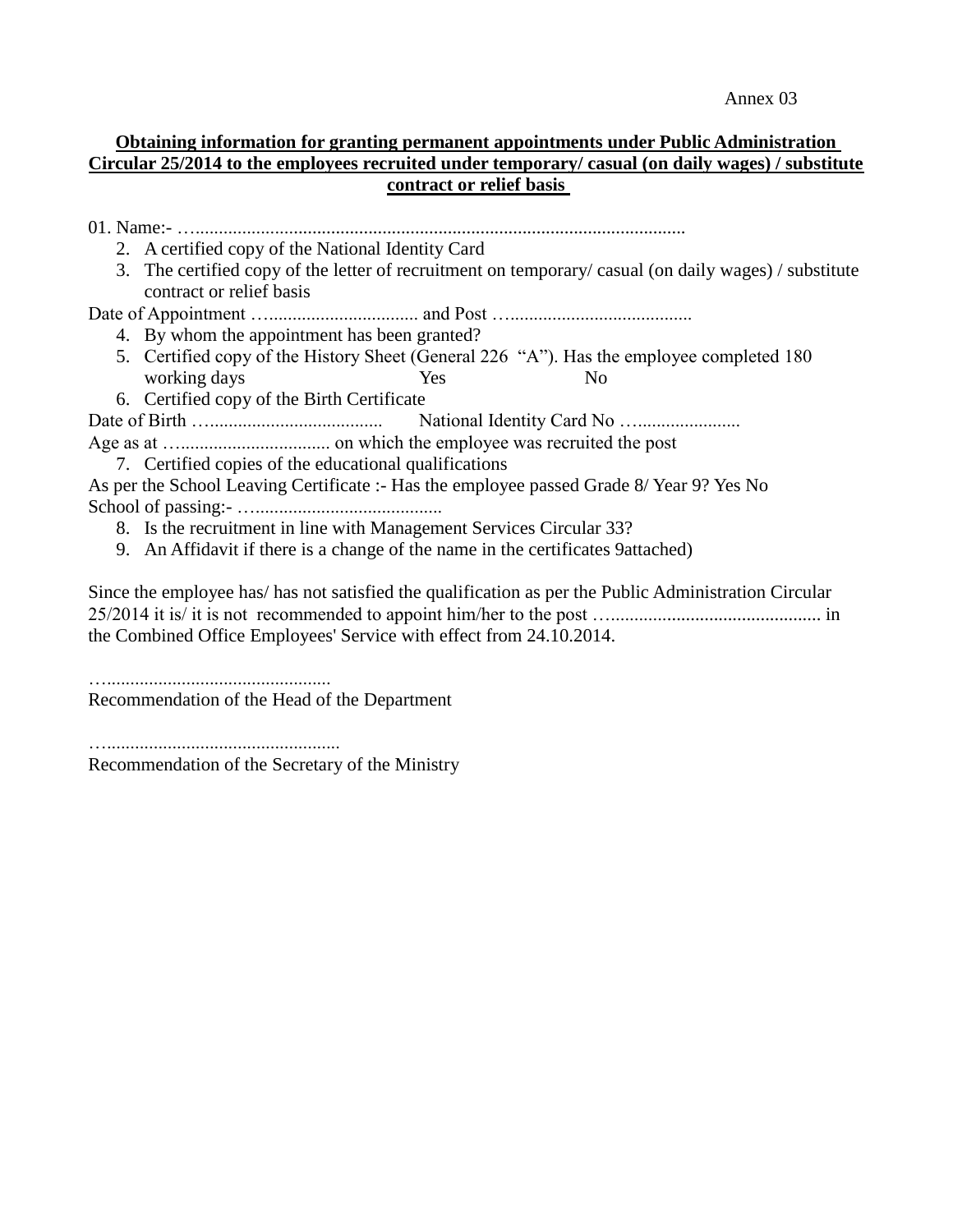Annex 04

### **Obtaining information for granting permanent appointments under Public Administration Circular 25/2014 to the employees recruited under temporary/ casual (on daily wages) / substitute contract or relief basis**

| 02. A certified copy of the National Identity Card                                                    |
|-------------------------------------------------------------------------------------------------------|
| 03. The certified copy of the letter of recruitment on temporary/casual (on daily wages) / substitute |
| contract or relief basis                                                                              |
|                                                                                                       |
| 04. By whom the appointment has been granted?                                                         |
| 05. Certified copy of the History Sheet (General 226 "A"). Has the employee completed 180 working     |
| days<br>N <sub>0</sub><br><b>Yes</b>                                                                  |
| 06. Certified copy of the Birth Certificate                                                           |
|                                                                                                       |
|                                                                                                       |
| 07. Certified copies of the educational qualifications                                                |
| As per the School Leaving Certificate :- Has the employee passed Grade 8/ Year 9? Yes No              |
|                                                                                                       |
| 08. Is the recruitment in line with Management Services Circular 33?                                  |
| 09. Certified copy of the driving license which is not expired                                        |
| 10. An Affidavit if there is a change of the name in the certificates 9 attached)                     |
|                                                                                                       |

Since the employee has/ has not satisfied the qualification as per the Public Administration Circular 25/2014 it is/ it is not recommended to appoint him/her to the post …............................................. in the Drivers' Service with effect from 24.10.2014.

…................................................

Recommendation of the Head of the Department

….................................................. Recommendation of the Secretary of the Ministry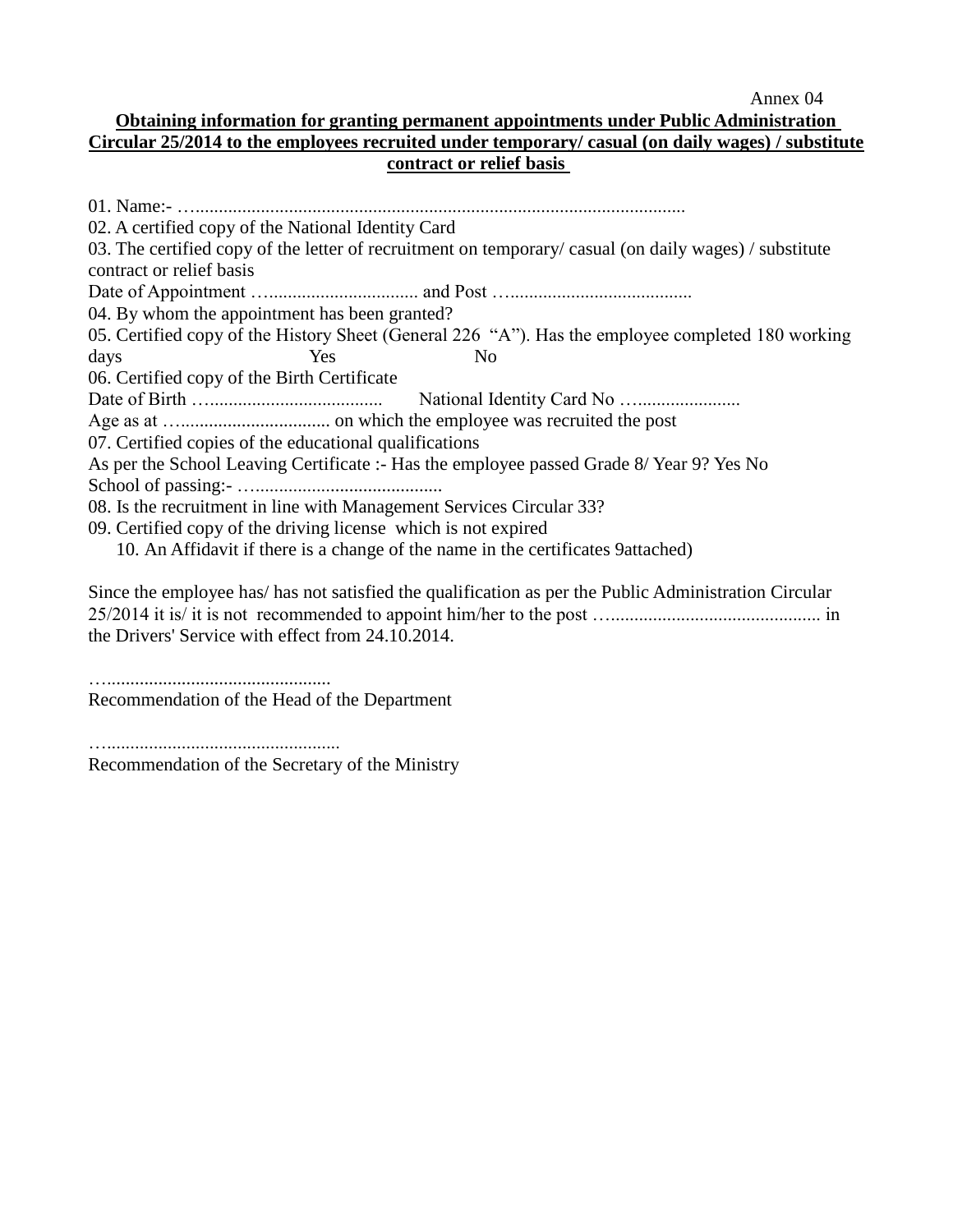### **Obtaining information for granting permanent appointments under Public Administration Circular 25/2014 to the employees recruited under temporary/ casual (on daily wages) / substitute contract or relief basis**

- 1. Certified copy of the Birth Certificate
- 2. Certified copy of the National Identity Card
- 3. Certified copy of the letter of recruitment on temporary/ casual (on daily wages) / substitute contract or relief basis
- 4. Certified copy of the History Sheet (General 226 "A") ( 180 working days should be completed as at 24.10.2014
- 5. certified copy of the school leaving certificates
- 6. An affidavit if there is a name change in the certificates
- 7. Recommendation of the Head of the Department
- 8. Recommendation of the Secretary of the Ministry